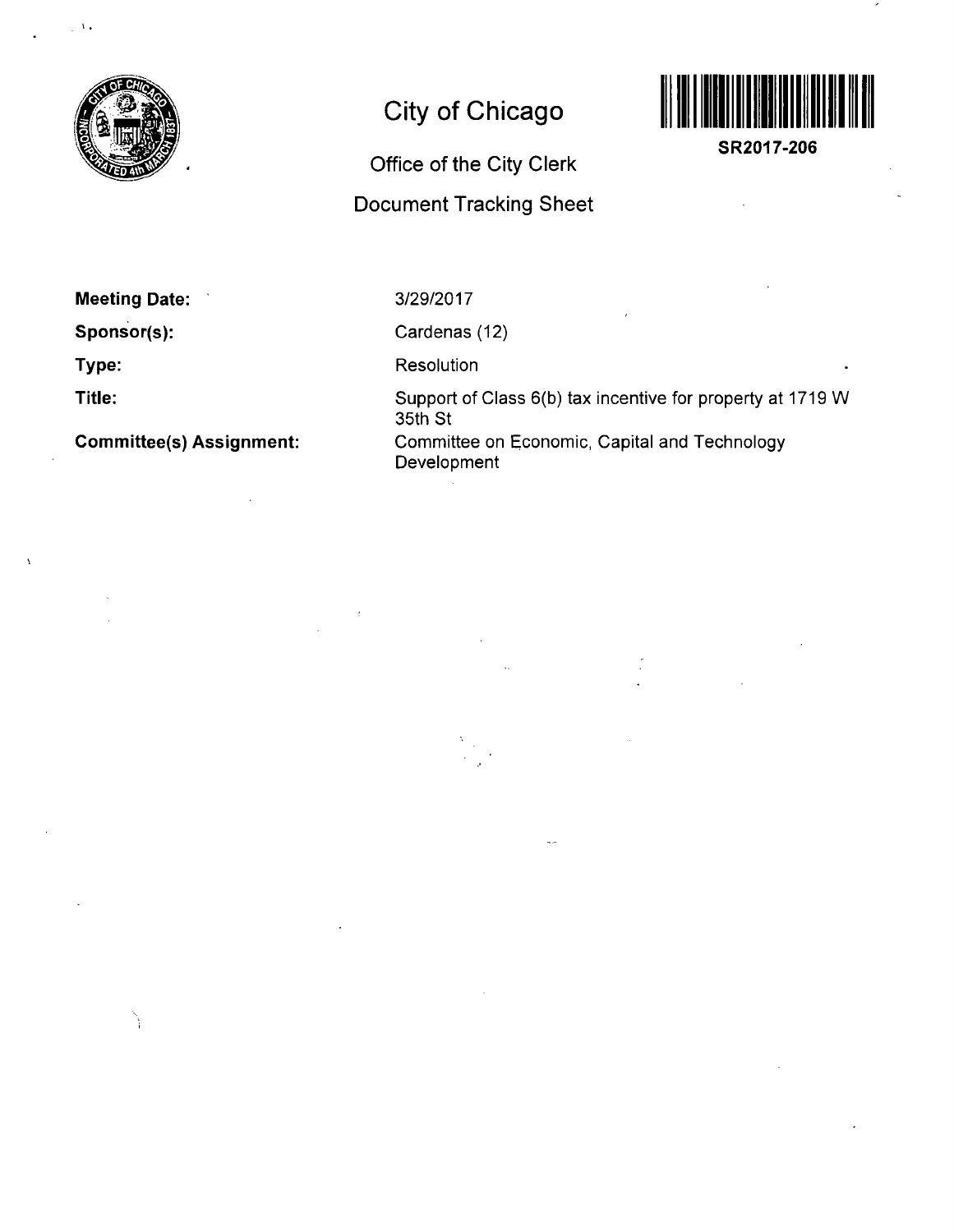#### SUBSTITUTE RESOLUTION CLASS 6{B) REAL ESTATE TAX INCENTIVE FORTHE BENEFIT OF BRIDGEWATER STUDIO, INC., AN ILLINOIS CORPORATION, AND REAL ESTATE LOCATED GENERALLY AT 1719 WEST 35"' STREET IN CHICAGO, ILLINOIS PURSUANT TO COOK COUNTY, ILLINOIS REAL PROPERTY ASSESSMENT CLASSIFICATION ORDINANCE

WHEREAS, the Cook County Board of Commissioners has enacted the Cook County Real Property Assessment Classification Ordinance, as amended from time to time (the "Ordinance"), which provides for, among other things, real estate tax Incentives to property owners who build, rehabilitate, enhance and occupy property which is located within Cook County and which is used primarily for industrial purposes; and

WHEREAS, the City of Chicago (the "City"), consistent with the Ordinance, wishes to induce industry to locate and expand in the City by supporting financial incentives in the form of property tax relief; and

\*^ WHEREAS, Bridgewater Studio, Inc., an Illinois corporation (the "Applicant"), intends to purchase certain real estate located generally at 1719 West 35<sup>th</sup> Street, Chicago, Illinois 60609 (sometimes known as 1713 West  $35<sup>th</sup>$  Street) as further described on Exhibit A hereto (the "Subject Property"); and

WHEREAS, the Applicant intends to occupy and substantially rehabilitate an approximately 13,000 square foot industrial facility located on the Subject Property that has been vacant over 24 months; and

WHEREAS, the Applicant has filed with the Office of the Assessor of Cook County (the "Assessor") an eligibility application for a Class 6(b) tax incentive under the Ordinance; and

WHEREAS, the Subject Property is located within the Archer/Western Redevelopment Project Area (created pursuant to the Illinois Tax Increment Allocation Redevelopment Act, 65 ILCS 5/11-74.4-1 et. seq.. as amended, and pursuant to an ordinance enacted by the City Council of the City), and the purposes of Redevelopment Project Areas are also to provide certain incentives in order to stimulate economic activity and to revitalize depressed areas; and

WHEREAS, it is the responsibility of the Assessor to determine that an application for a Class 6(b) classification or renewal of a Class 6(b) classification is eligible pursuant to the Ordinance; and

WHEREAS, the Ordinance requires that, in connection with the filing of a Class 6(b) eligibility application with the Assessor, the applicant must obtain from the municipality in which such real estate that is proposed for Class 6(b) designation is located a resolution expressly stating that the municipality has determined that the incentive provided by Class 6(b) is necessary for development to occur on such real estate and that the municipality supports and consents to the Class 6(b) classification by the Assessor; and

**1** 

 $\overline{\phantom{a}}$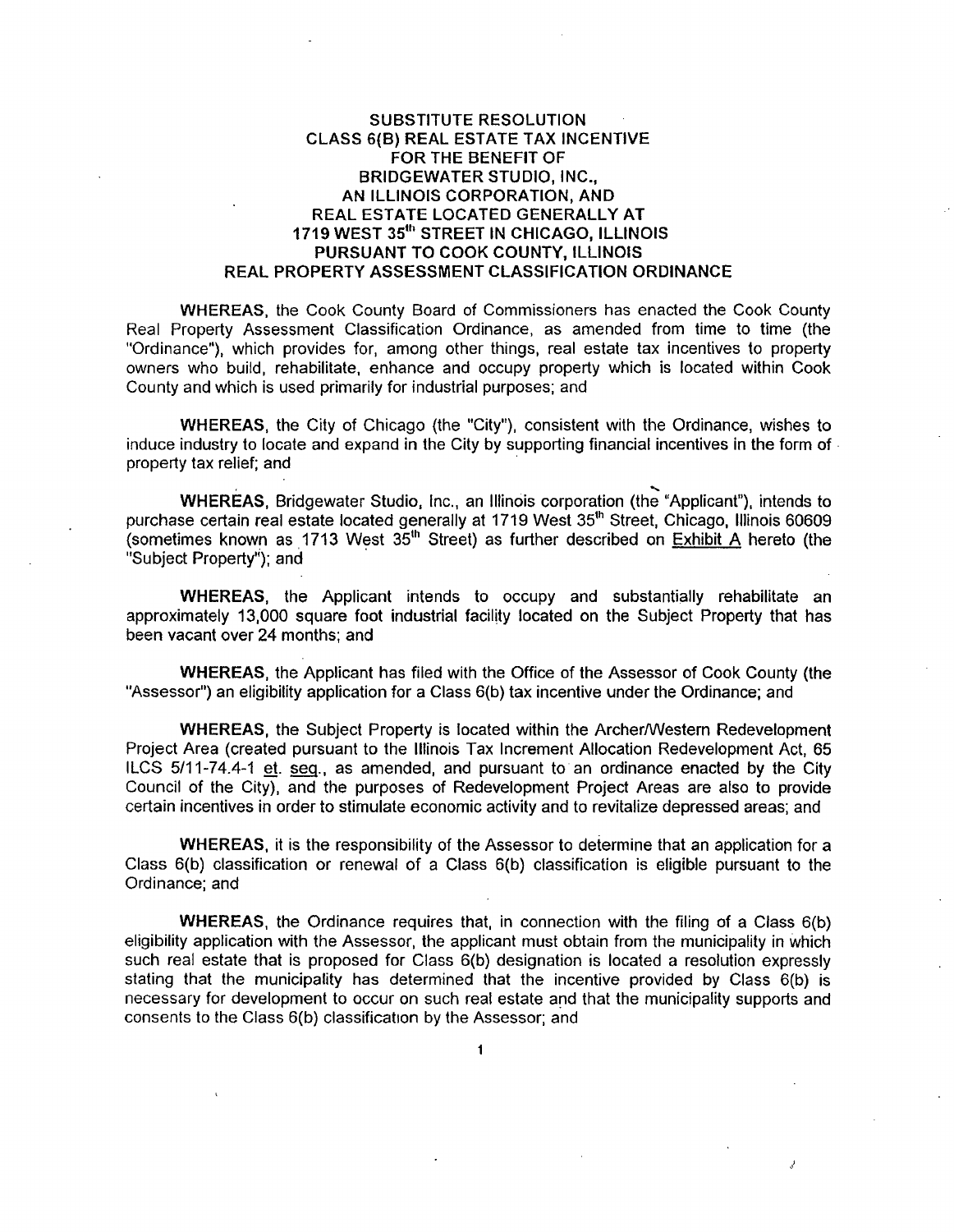WHEREAS, the intended use of the Subject Property will provide significant present and future employment; and

WHEREAS, notwithstanding the Class 6(b) status of the Subject Property, the redevelopment and utilization thereof will generate significant new revenues to the City in the form of additional real estate taxes and other tax revenues; now, therefore,

#### **BE IT RESOLVED BY THE CITY COUNCIL OF THE CITY OF CHICAGO:**

SECTION 1: That the City determines that the incentive provided by Class 6(b) is necessary for the development to occur on the Subject Property.

SECTION 2: That the City supports and consents to the Class 6(b) classification by the Assessor with respect to the Subject Property.

SECTION 3: That the Clerk of the City of Chicago is authorized to and shall send a certified copy of this resolution to the Office of the Cook County Assessor and a certified copy of this resolution may be included with the Class 6(b) eligibility application filed with the Assessor by the Applicant, as applicant, in accordance with the Ordinance.'

SECTION 4: That this resolution shall be effective immediately upon its passage and approval.

 $\hat{L}(\hat{r})$ 

Honorable George A. Cardenas Alderman, 12<sup>th</sup> Ward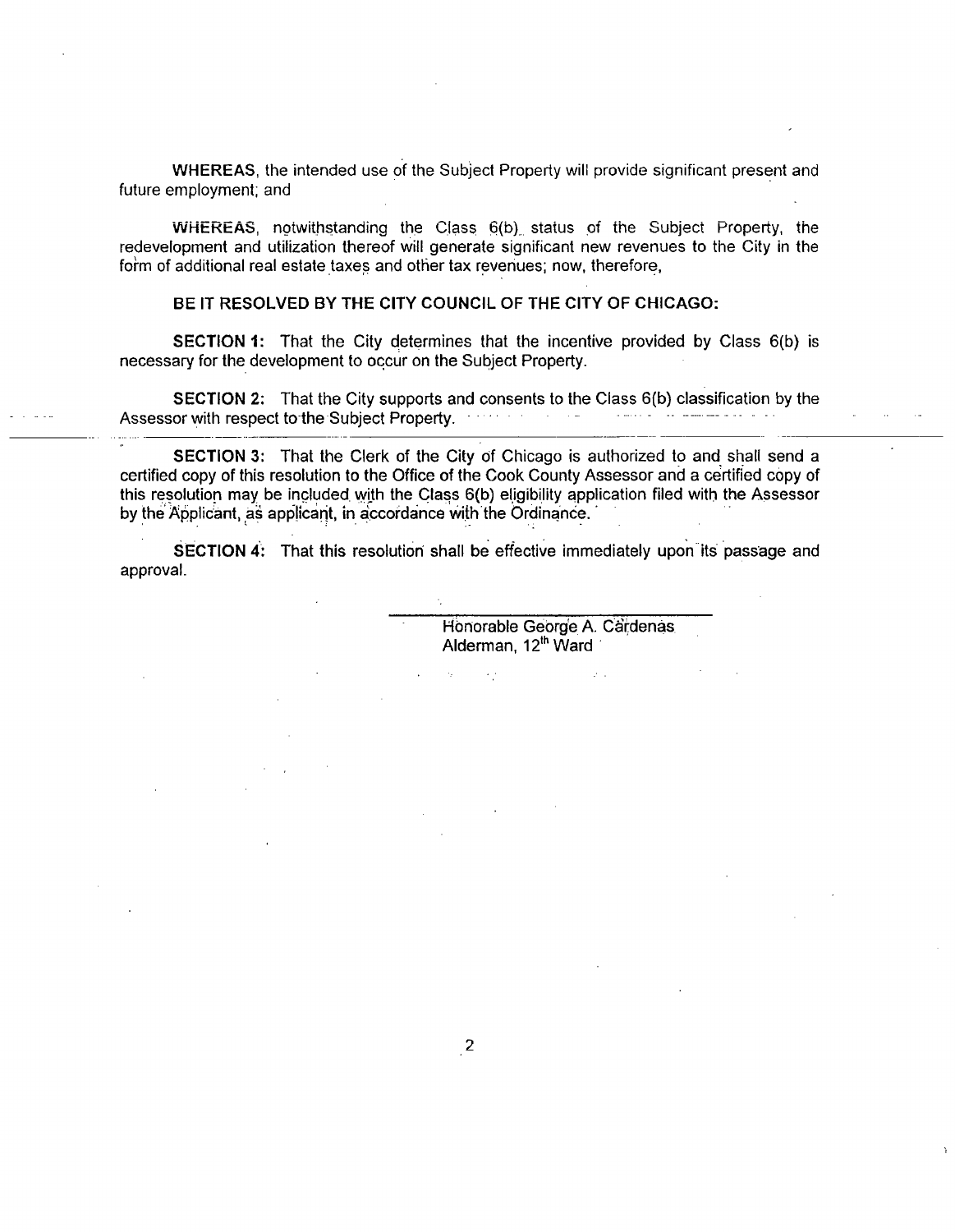#### **EXHIBIT A**

 $\int$ 

## **Legal Description of Subject Property:**

LOTS 6,7,8, AND 9 IN BLOCK 1 IN BLOOM'S SUBDIVISION OF THE NORTH 1/2 OF BLOCK 22 (EXCEPT THE SOUTH 16 % FEET THEREOF); IN CANAL TRUSTEES' SUBDVISION OF THE EAST % OF THE SECTION 31, TOWNSHIP 39 NORTH, RANGE 14, EAST OF THE THIRD PRINCIPAL MERIDIAN, IN COOK COUNTY, ILLINOIS.

COMMONLY KNOWN AS 1719 W. 35TH STREET, CHICAGO, IL 60609

Permanent Index Number: 17-31-405-003-0000

 $\ddot{\phantom{a}}$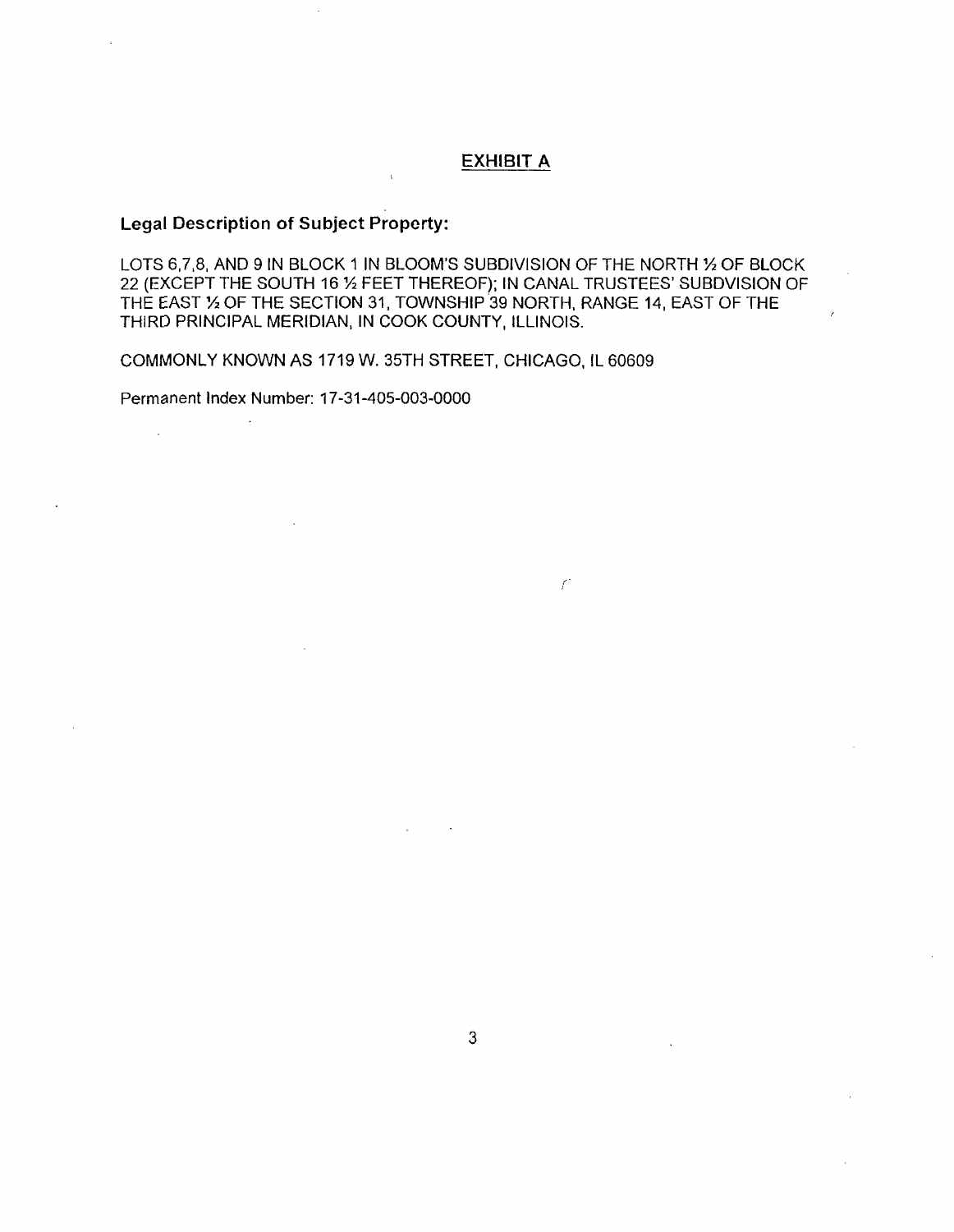#### CITY OF CHICAGO ECONOMIC DISCLOSURE STATEMENT AND AFFIDAVIT

 $\ddot{\phantom{a}}$ 

 $\bar{i}$ 

 $\frac{1}{2}$  $\overline{a}$ 

 $\mathcal{L}_{\mathcal{A}}$ 

## SECTION I -- GENERAL INFORMATION

 $\bar{z}$ 

 $\hat{\mathbf{v}}$ 

| Check ONE of the following three boxes:                       |                                                                                                                                                                                                         |
|---------------------------------------------------------------|---------------------------------------------------------------------------------------------------------------------------------------------------------------------------------------------------------|
| Indicate whether the Disclosing Party submitting this EDS is: |                                                                                                                                                                                                         |
| 1. [x] the Applicant<br>OR                                    |                                                                                                                                                                                                         |
| OR.                                                           | 2. [ ] a legal entity holding a direct or indirect interest in the Applicant. State the legal name of the<br>Applicant in which the Disclosing Party holds an interest:                                 |
|                                                               | 3. $[\cdot]$ a legal entity with a right of control (see Section II.B.1.) State the legal name of the entity in<br>which the Disclosing Party holds a right of control:                                 |
| B. Business address of the Disclosing Party:                  | 125S.A&MARTH<br>CHICAGO, IL 60607<br><del>er til allmannsna</del>                                                                                                                                       |
| D. Name of contact person: ERIC CUP                           | C. Telephone: 312/702-1335 Fax: 312/702-1335 Email: ERICORRIDGEWATERSTUDIONET                                                                                                                           |
| E. Federal Employer Identification No. (if you have one):     |                                                                                                                                                                                                         |
|                                                               | F. Brief description of contract, transaction or other undertaking (referred to below as the "Matter") to<br>which this EDS pertains. (Include project number and location of property, if applicable): |
| 6(b) TAX INCENTIVE for 1719 W. 35th St. (17-31-405-003-0000). |                                                                                                                                                                                                         |
|                                                               | G. Which City agency or department is requesting this EDS? Dept. of Planning and Development $\chi$                                                                                                     |
|                                                               |                                                                                                                                                                                                         |

Ver. 01-01-12

 $\sim 10^{11}$ 

Page 1 of  $13$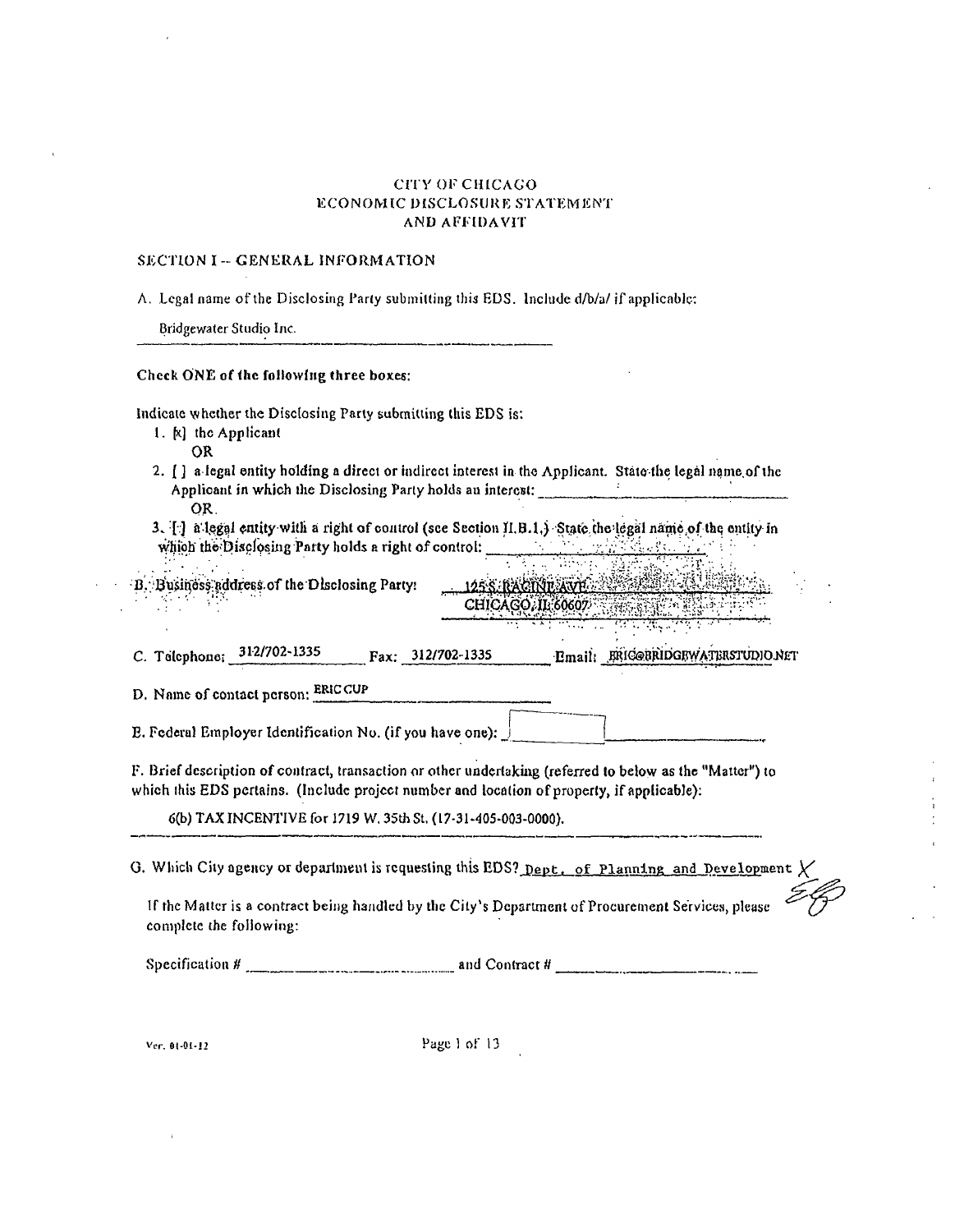### $\lambda$ SECTION II -- DISCLOSURE OF OWNERSHIP INTERESTS.

### A. NATURE OF THE DISCLOSING PARTY

| 1. Indicate the nature of the Disclosing Party: |                   |                                   |                                                          |
|-------------------------------------------------|-------------------|-----------------------------------|----------------------------------------------------------|
| $\left\{\right\}$ Person                        |                   | [ ] Limited liability company     |                                                          |
| [] Publicly registered business corporation     |                   | [ ] Limited liability partnership |                                                          |
| [x] Privately held business corporation         | [ ] Joint venture |                                   |                                                          |
| [ ] Sole proprietorship                         |                   | [] Not-for-profit corporation     |                                                          |
| [ ] General partnership                         |                   |                                   | (Is the not-for-profit corporation also a $501(c)(3)$ )? |
| [] Limited partnership                          | I l Yes           |                                   | l I No                                                   |
| [ ] Trust                                       |                   | [] Other (please specify)         |                                                          |
|                                                 |                   |                                   |                                                          |

For legal entities, the state (or foreign country) of incorporation or organization, if applicable:

ILLINOIS

3. For legal entities not organized in the State of Illinois: Has the organization registered to do business in the State of Illinois as a foreign entity?

 $[$  ] Yes  $[$  ] No  $[x]$  N/A

B. IF THE DISCLOSING PARTY IS A LEGAL ENTITY:

1. List below the full names and titles of all executive officers and all directors of the entity. NOTE: For not-for-profit corporations, also list below all members, if any, which are legal entities. If there are no such members, write "no members." For trusts, estates or other similar entities, list below the legal titleholder(s).

If the entity is a general parlnorship, limited partnership, limited liability company, limited liability partnership or joint venture, list below the name and title of cach general partner, managing member, manager or any other person or entity that controls the day-to-day management of the Disclosing Party. NOTE: Each legal entity listed below must submit an EDS on its own behalf.

| Name<br><b>ERIC CUP</b>  | Title<br><b>PRESIDENT</b> |  |
|--------------------------|---------------------------|--|
| <b>PATRICK JUSTICE</b>   | TREASURER                 |  |
| <b>CHRISTOPHER CLEEK</b> | SECRETARY                 |  |
|                          |                           |  |

' 2. Please provide the following informalion concerning each pci-son or entity having a direct or indirect beneficial interest (including ownership) in excess of 7.5% of the Disclosing Party. Examples of such an interest include shares in a corporation, partnership interest in a partnership or joint venture,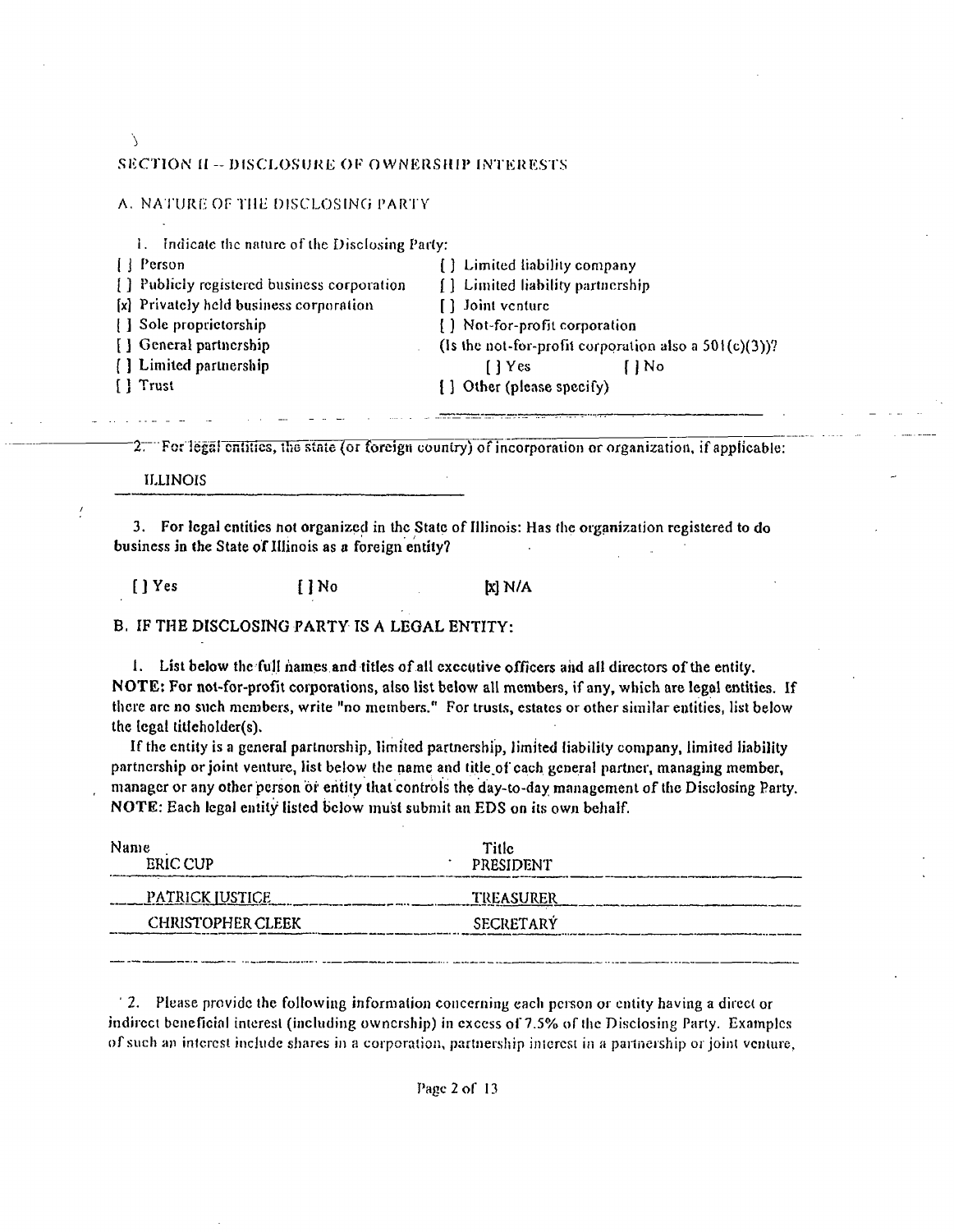interest of a member or manager in a limited liability company, or interest of a beneficiary of a trust, estate or other similar entity. If none, state "None," NOTE: Pursuant to Section 2-154-030 of the Municipal Code of Chicago ("Municipal Code"), the City may require any such additional information from any applicant which is reasonably intended to achieve full disclosure.

### SECTION III -- BUSINESS RELATIONSHIPS WITH CITY ELECTED OFFICIALS

Has the Disclosing Party had a "business relationship," as defined in Chapter 2-156 of the Municipal Code, with any City elected official in the 12 months before the date this EDS is signed?

 $[$   $]$   $Yes$ [x] No

If yes, please identify below the name(s) of such City elected official(s) and describe such relationship(s):

SECTION IV -- DISCLOSURE OF SUBCONTRACTORS AND OTHER RETAINED PARTIES

The Disclosing Party must disclose the name and business address of each subcontractor, attorney, lobbyist, accountant, consultant and any other person or entity whom the Disclosing Party has retained or expects to retain in connection with the Matter, as well as the nature of the relationship, and the total amount of the fees paid or estimated to be paid. The Disclosing Party is not required to disclose employees who are paid solely through the Disclosing Party's regular payroll.

"Lobbyist" means any person or entity who undertakes to influence any legislative or administrative action on behalf of any person or entity other than: (1) a not-for-profit entity, on an unpaid basis, or (2) himself. "Lobbyist" also means any person or entity any part of whose duties as an employee of another includes undertaking to influence any legislative or administrative action.

If the Disclosing Party is uncertain whether a disclosure is required under this Section, the Disclosing Party must either ask the City whether disclosure is required or make the disclosure.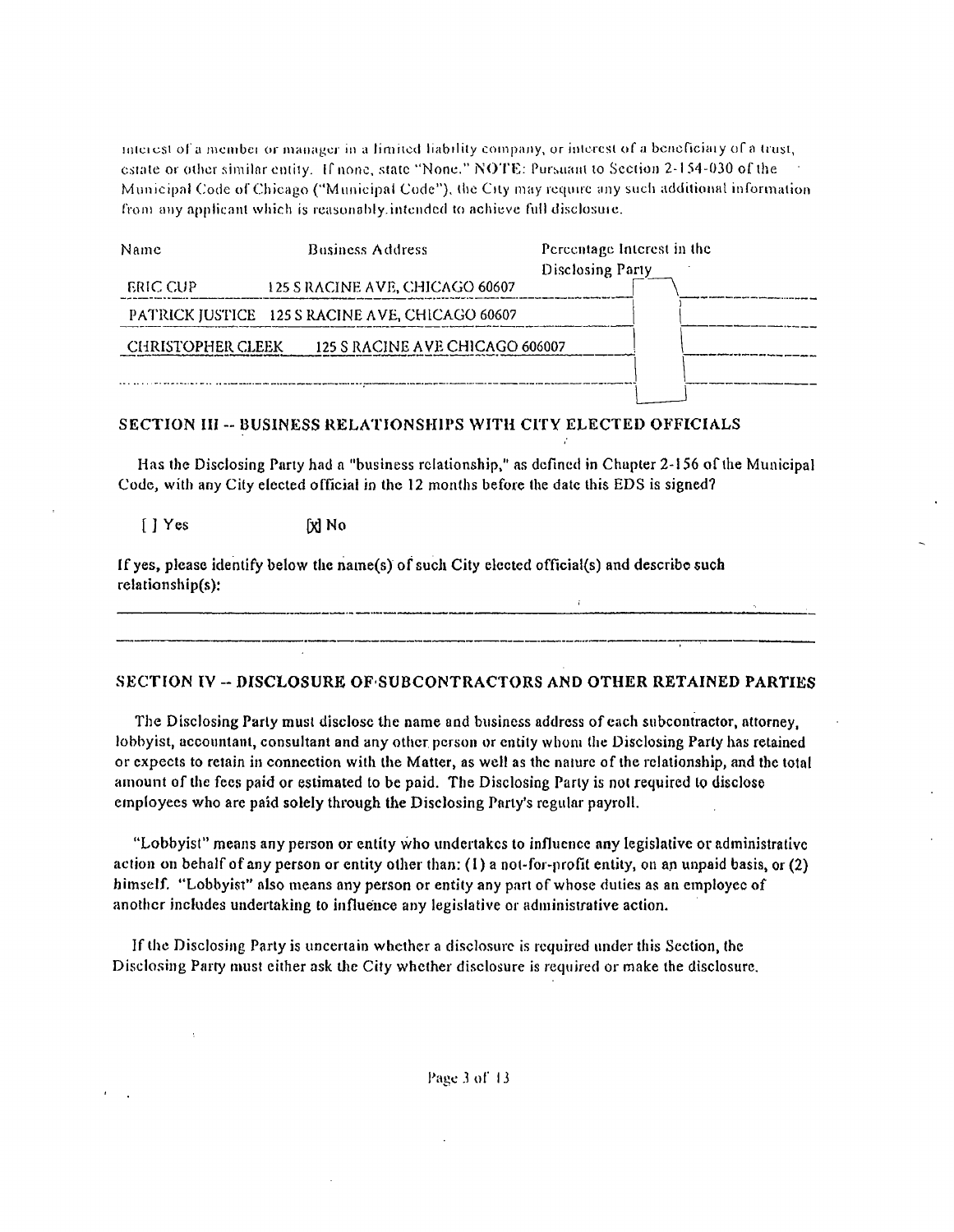| Name (indicate whether  | Busines |
|-------------------------|---------|
| retained or anticipated | Address |
| to be retained).        |         |

(subcontractor, attorney, lobbyist, etc.)

Lobbyist  $x'$ 

Relationship to Disclosing Party Fees (indicate whether paid or estimated.) NOTE: "hourly rate" or "t.b.d." is not an acceptable response. \$15,000.00 to be billed.

MYER BLANK 77 W Washington St. Chicago, II. 60602

(Add sheets if necessary)

[] Check here if the Disclosing Party has not retained, nor expects to retain, any such persons or entities.

#### SECTION V -- CERTIFICATIONS

#### A. COURT-ORDERED CHILD SUPPORT COMPLIANCE

Under Municipal Code Section 2-92-415, substantial owners of business entities that contract with the City must remain in compliance with their child support obligations throughout the contract's torm.

Has any person who directly or indirectly owns 10% or more of the Disclosing Party been declared in arrearage on any child support obligations by any Illinois court of compotent jurisdiction?

 $[$   $]$   $Y$   $e$  $s$ [] No person directly or indirectly owns 10% or more of the f.J.No. Disclosing Party.

If "Yes," has the person entered into a court-approved agreement for payment of all support owed and is the person in compliance with that agreement?

[ ] Yes  $1N<sub>0</sub>$ 

#### **B. FURTHER CERTIFICATIONS**

1. Pursuant to Municipal Code Chapter 1-23, Article I ("Article I")(which the Applicant should consult for defined terms (e.g., "doing business") and legal requirements), if the Disclosing Party submitting this EDS is the Applicant and is doing business with the City, then the Disclosing Party certifies as follows: (i) neither the Applicant nor any controlling person is currently indicted or charged with, or has admitted guilt of, or has ever been convicted of, or placed under supervision for, any criminal offense involving actual, attempted, or conspiracy to commit bribery, theft, fraud, forgery, perjury, dishonesty or deceit against an officer or employee of the City or any sister agency; and (ii) the Applicant understands and acknowledges that compliance with Article I is a continuing requirement for doing business with the City. NOTE: If Article I applies to the Applicant, the permanent compliance timeframe in Article I supersedes some five-year compliance timeframes in certifications 2 and 3 below.

Page 4 of 13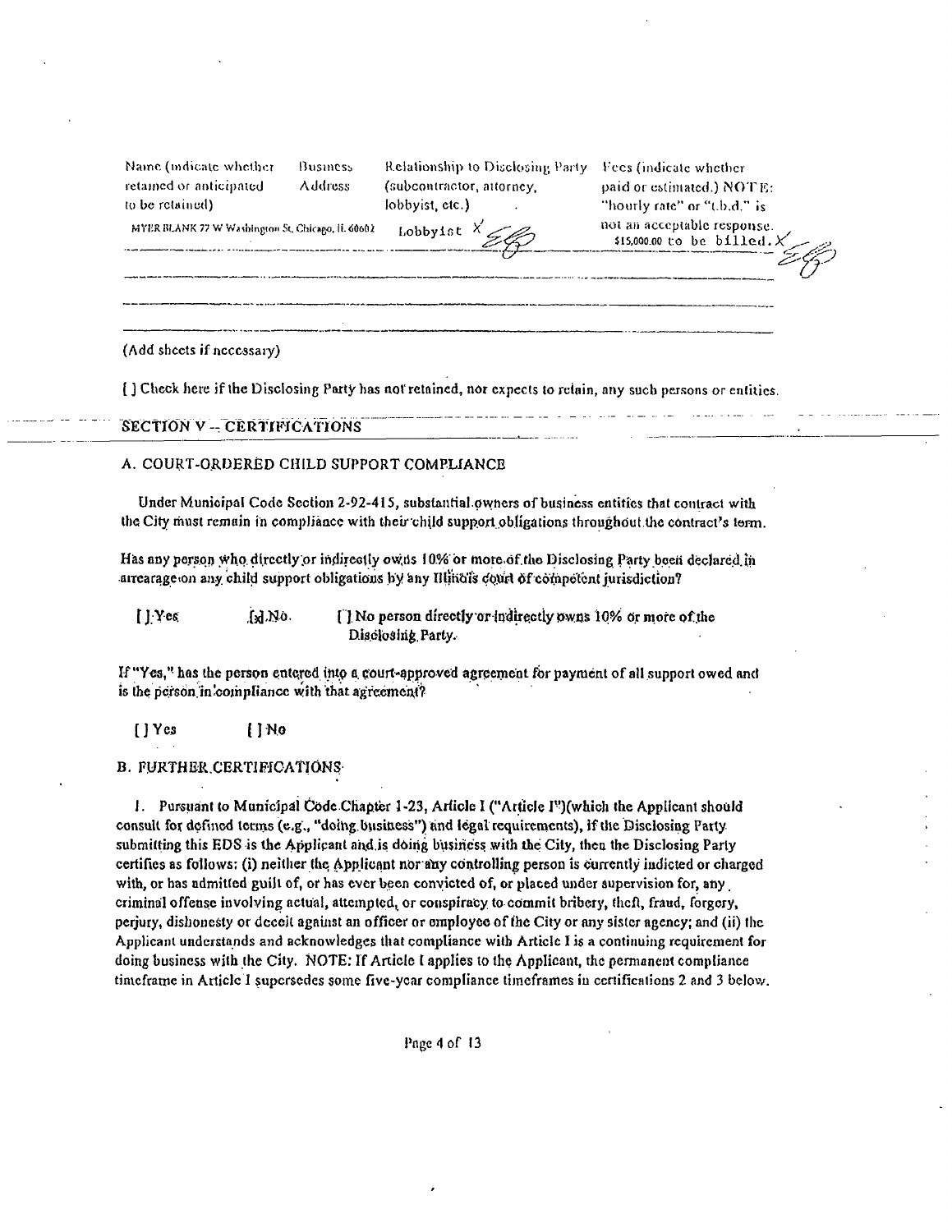2. The Disclosing Party and, if the Disclosing Party is a legal entity, all of those persons or entities identified in Section II.B.1, of this EDS:

- a. are not presently debarred, suspended, proposed for debarment, declared ineligible or voluntarily excluded from any transactions by any federal, state or local unil of government;
- b. have not, within a five-year period preceding the date of this EDS, been convicted of a criminal offense, adjudged guilty, orhad a civil judgment rendered against them in connection with: obtaining, attempting to obtain, or performing a public (federal, state or local) transaction or contract under a public transaction; a violation of federal or slale antitrust statutes; fraud; embezzlement; theft; forgery; bribery; falsification or destmction of records; making false statements; or receiving stolen properly;
- c. are nol presentiy indicted for, or criminally or civilly charged by, a governmental entity (federal, state or local) with committing any of the offenses set forth in clause  $B.2.b$ . of this Section V;
- d. have not, within a five-year period preceding the date of Ihis EDS, had one or more public transactions (federal, state or local) terminated for cause or default; and
- e. have not, within a five-year period preceding the date of this EDS, been convicted, adjudged guilty, or found liable in a civil proceeding, or in any criminal or civil action, including acdons concerning environmental violations, instituted by the City or by the federal govemment, any state, or any other unit of local government.
- 3. The certifications in subparts 3,4 and 5 concern;
- the Disclosing Party;

• any "Contractor" (meaning any contractor or subcontractor used by the Disclosing Party in connection with the Matter, including but not limited to all persons or legal entities disclosed under Section IV, "Disclosure of Subcontractors and Other Retained Parties");

• any "Affiliated Entity" (meaning a person or enlity that, directly or indirectly: controls the Disclosing Party, is controlled by the Disclosing Party, or is, with the Disclosing Party, under common control of another person or entity. Indicia of control include, without limitation: interlocking management or ownership; identity of interests among family members, shared facilities and equipment; common use of employees; or organization of a business entity following the ineligibility of a business entity to do business with federal or state or local government, including the City, using substantially the same management, ownership, or principals as the ineligible entity); with respect to Contractors, the term Affiliated Entity means a person or entity that directly or indirectly controls the Contractor, is controlled by it, or, with the Contractor, is under common control of another person or entity;

• any responsible official of the Disclosing Party, any Contractor or any Affiliated Entity or any other official, agent or employee of the Disclosing Party, any Contractor or any Affiliated Entity, acling pursuanl lo the direction or authorization of a responsible official of the Disclosing Party, any Contractor or any Affiliated Entity (collectively "Agents").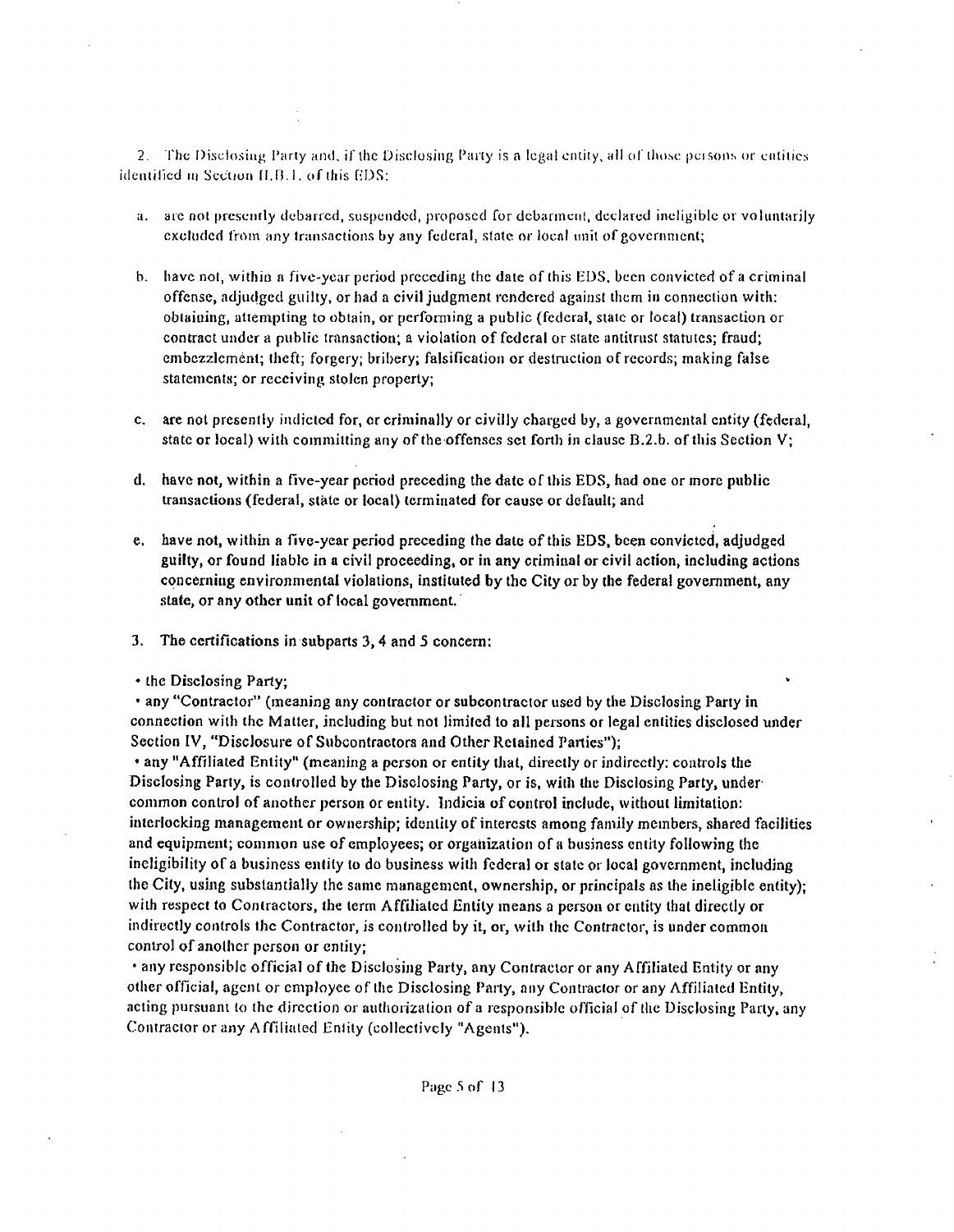Neither the Disclosing Party, nor any Contractor, nor any Affiliated Entity of either the Disclosing Party or any Contractor nor any Agents have, during the five years before the date this EDS is signed, or, with respect to a Contractor, an Affiliated Entity, or an Affiliated Entity of a Contractor during the five years before the date of such Contractor's or Affiliated Entity's contract or engagement in connection with the Matter:

- a. bribed or attempted to bribe, or been convicted or adjudged guilty of bribery or attempting to bribe, a public officer or employee of the City, the State of Illinois, or any agency of the federal government or of any state or local government in the United States of America, in that officer's or employee's official capacity;
- b. agreed or colluded with other bidders or prospective bidders, or been a party to any such prospective bidders, in restraint of freedom of competition by agreement to bid a fixed price or otherwise: or
- c. made an admission of such conduct described in a, or b, above that is a matter of record, but have not been prosecuted for such conduct; or
- d. violated the provisions of Municipal Code Section 2-92-610 (Living Wage Ordinance).

4. Neither the Disclosing Party, Affiliated Entity or Contractor, or any of their employees, officials, agents or partners, is barred from contracting with any unit of state or local government as a result of engaging in or being convicted of (1) bid-rigging in violation of 720 ILCS  $5/33E-3$ ; (2) bid-rotating in violation of 720 ILCS 5/33E-4; or (3) any similar offense of any state or of the United States of America that contains the same elements as the offense of bid-rigging or bid-rotating.

5. Neither the Disclosing Party nor any Affiliated Entity is listed on any of the following lists maintained by the Office of Foreign Assets Control of the U.S. Department of the Treasury or the Bureau of Industry and Security of the U.S. Department of Commerce or their successors: the Specially Designated Nationals List, the Denied Persons List, the Unverified List, the Entity List and the Debarred List.

6. The Disclosing Party understands and shall comply with the applicable requirements of Chapters 2-55 (Legislative Inspector General), 2-56 (Inspector General) and 2-156 (Governmental Ethics) of the Municipal Code.

7. If the Disclosing Party is unable to certify to any of the above statements in this Part B (Further Certifications), the Disclosing Party must explain below:



Page 6 of 13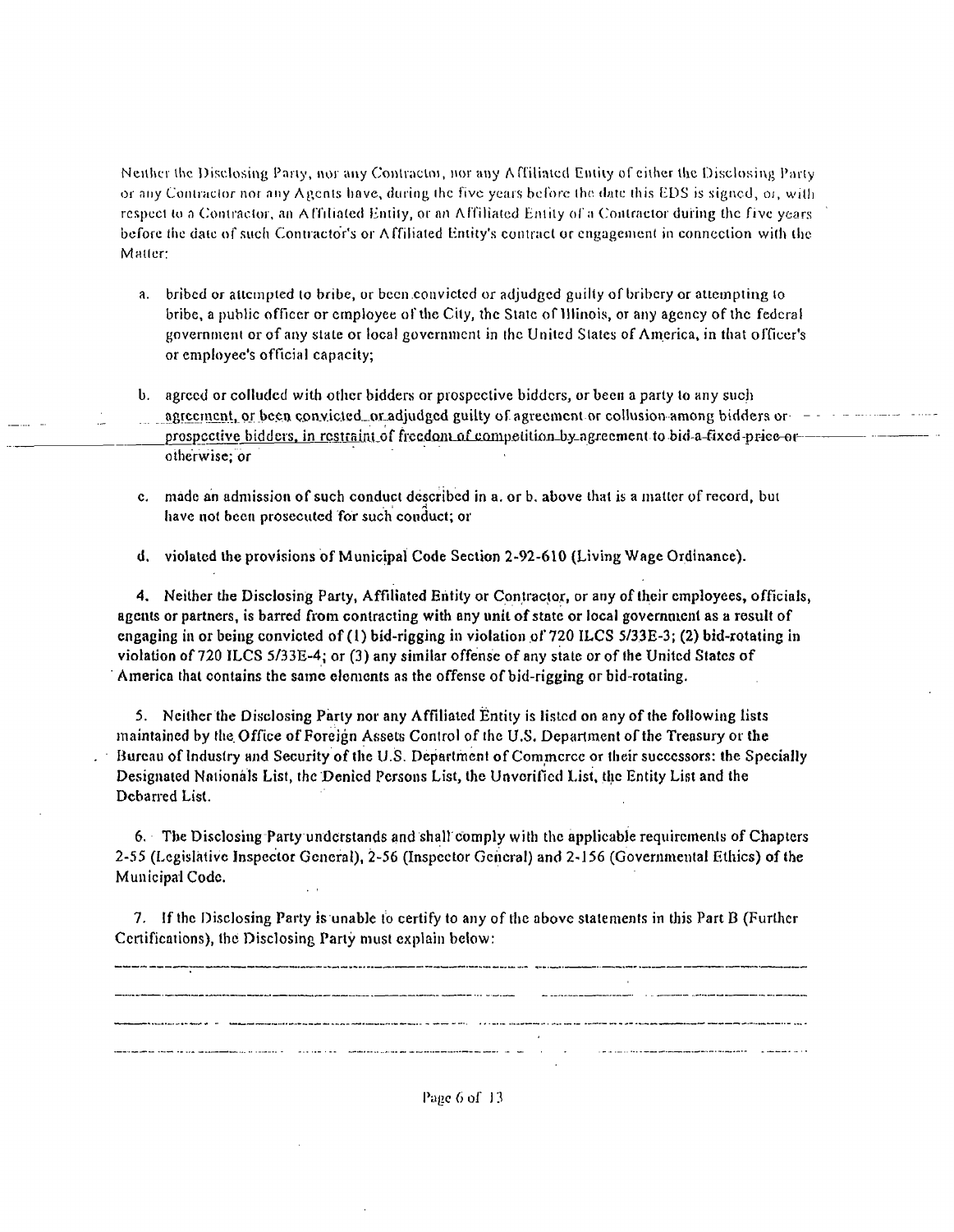If the letters "NA," the word "None," or no response appears on the lines above, it will be conclusively presumed that the Disclosing Party certified to the above statements.

8. To the best of the Disclosing Party's knowledge after reasonable inquiry, the following is a complete list of all current employees of the Disclosing Party who were, at any time during the 12month period preceding the execution date of this EDS, an employee, or elected or appointed official, of the City of Chicago (if none, indicate with "N/A" or "none").

| which comment is a part of the company and contracts are as to comment and company in a company | as any of the left left left in the United States and any open the system is a group of any of this discussions of the special contract of the state of the state of the state of the state of the state of the state of the s |
|-------------------------------------------------------------------------------------------------|--------------------------------------------------------------------------------------------------------------------------------------------------------------------------------------------------------------------------------|
| <b>NONE</b>                                                                                     |                                                                                                                                                                                                                                |
| the contract community and contract<br>-----<br>__________                                      | The distance and access the second control between a state of the completence of the state of the control and and and the state which we are sented the control of the complete states of the complete states of the control o |
|                                                                                                 |                                                                                                                                                                                                                                |
|                                                                                                 |                                                                                                                                                                                                                                |

9. To the best of the Disclosing Party's knowledge after reasonable inquiry, the following is a complete list of all gifts that the Disclosing Party has given or caused to be given, at any time during the 12-month period preceding the execution date of this EDS, to an employee, or elected or appointed official, of the City of Chicago. For purposes of this statement, a "gift" does not include: (i) anything made generally available to City employees or to the general public, or (ii) food or drink provided in the course of official City business and having a retail value of less than \$20 per recipient (if none, indicate with "N/A" or "none"). As to any gift listed below, please also list the name of the City recipient,

NONE

### C. CERTIFICATION OF STATUS AS FINANCIAL INSTITUTION

1. The Disclosing Party certifies that the Disclosing Party (check one)

 $\lceil \cdot \rceil$  is [X is not

a "financial institution" as defined in Section 2-32-455(b) of the Municipal Code.

2. If the Disclosing Party IS a financial institution, then the Disclosing Party pledges:

"We are not and will not become a predatory lender as defined in Chapter 2-32 of the Municipal Code. We further pledge that none of our affiliates is, and none of them will become, a predatory lender as defined in Chapter 2-32 of the Municipal Code. We understand that becoming a predatory lender or becoming an affiliate of a predatory lender may result in the loss of the privilege of doing business with the City."

If the Disclosing Party is unable to make this pledge because it or any of its affiliates (as defined in Section 2-32-455(b) of the Municipal Code) is a predatory lender within the meaning of Chapter 2-32 of the Municipal Code, explain here (attach additional pages if necessary):

Page 7 of 13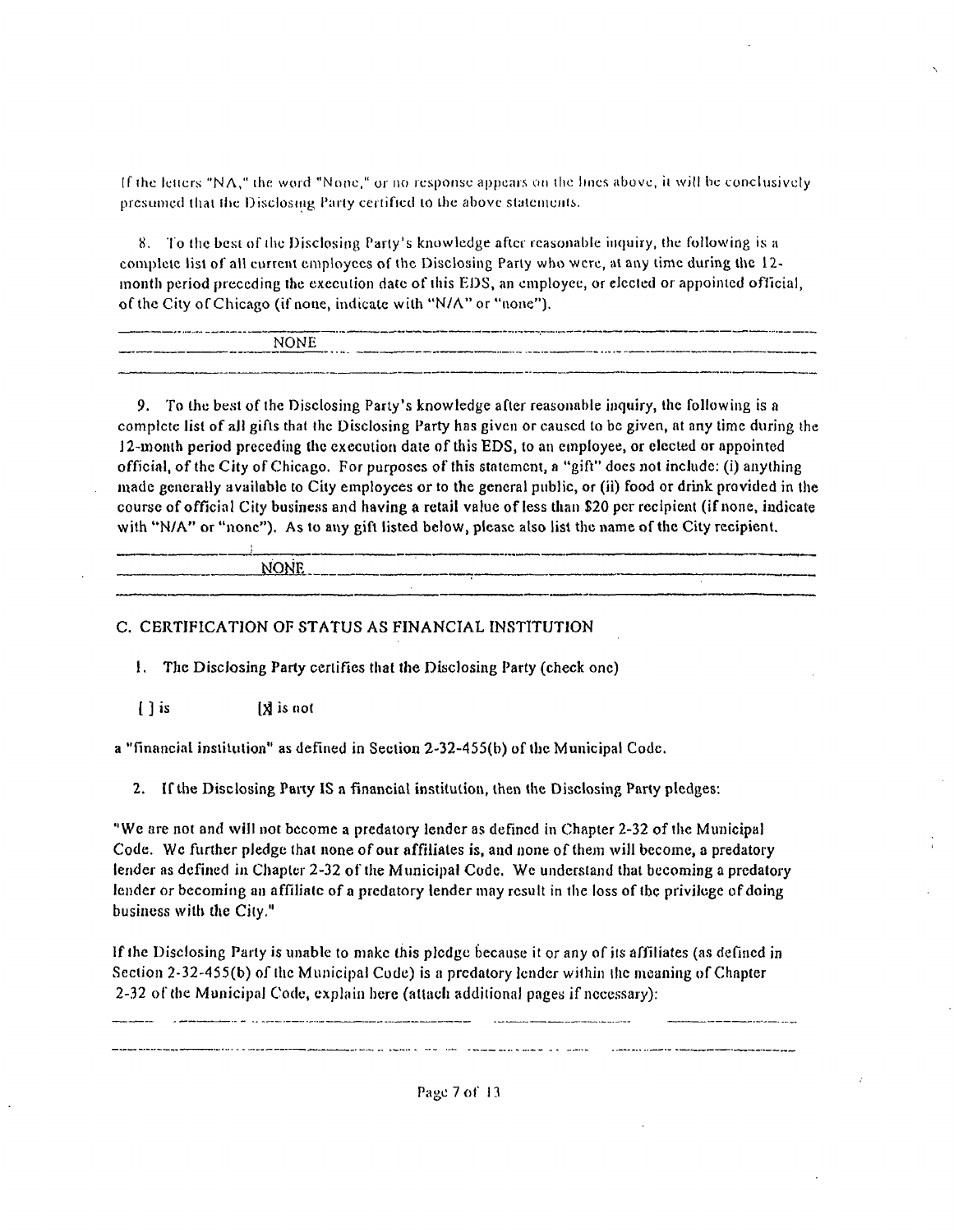If the letters "NA," the word "None," or no response appears on the lines above, it will be conclusively presumed that the Disclosing Party certified to the above statements.

#### D. CERTIFICATION REGARDING INTEREST IN CITY BUSINESS

Any words or terms that are defined in Chapter 2-156 of the Municipal Code have the same meanings when used in this Part D.

1. In accordance with Section 2-156-110 of the Municipal Code: Does any official or employee of the City have a financial interest in his or her own name or in the name of any other person or entity in the Matter? ††Yes 1XI No

NOTE: If you checked "Yes" to Item D.1., proceed to Items D.2. and D.3. If you checked "No" to Item D.I., proceed to Part E.

2. Unless sold pursuant to a process of competitive bidding, or otherwise permitted, no City elected official or employee shall have a financial interest in his or her own name or in the name of any other person or entity in the purchase of any property that (i) belongs to the City, or (ii) is sold for taxes or assessments, or (iii) is sold by virtue of legal process at the suit of the City (collectively, "City Property Sale"). Compensation for property taken pursuant to the City's eminent domain power does not constitute a financial interest within the meaning of this Part D.

Does the Matter involve a City Property Sale?

 $[$  |  $Ycs$  $N$  No

3. If you checked "Yes" to Item D.1., provide the names and business addresses of the City officials or employees having such interest and identify the nature of such interest:

| Name | <b>Business Address</b> | Nature of Interest |
|------|-------------------------|--------------------|
|      |                         |                    |
|      |                         |                    |
|      |                         |                    |

4. The Disclosing Party further certifies that no prohibited financial interest in the Matter will be acquired by any City official or employee.

#### E. CERTIFICATION REGARDING SLAVERY ERA BUSINESS

Please check either 1. or 2. below. If the Disclosing Party checks 2., the Disclosing Party must disclose below or in an attachment to this EDS all information required by paragraph 2. Failure to

Page 8 of 13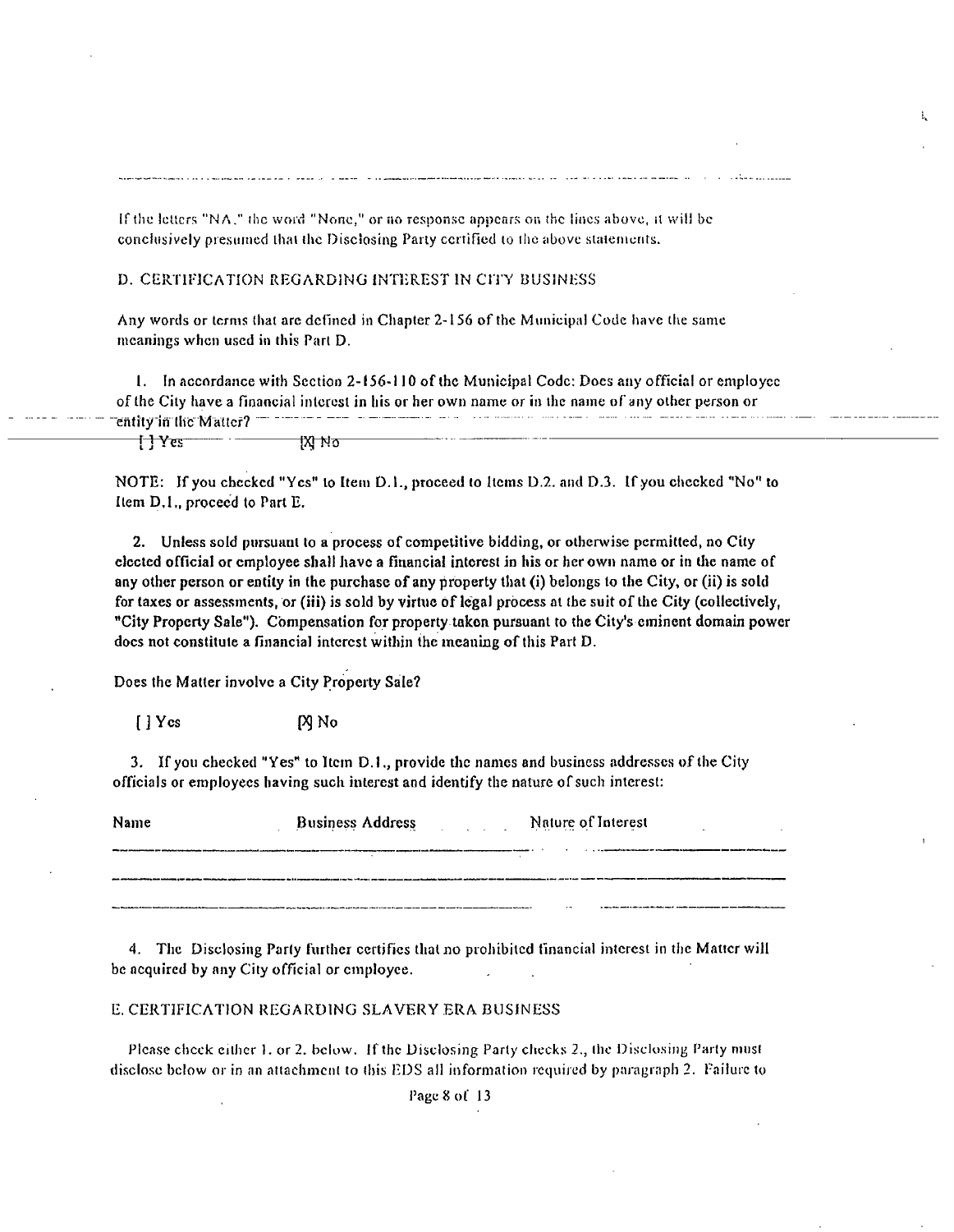comply with these disclosure requirements may make any contract entered into with the City in connection with the Matter voidable by the City.

 $X = 1$ . The Disclosing Party verifies that the Disclosing Party has searched any and all records of the Disclosing Party and any and all predecessor entities regarding records of investments or profits from slavery or slaveholder insurance policies during the slavery era (including insurance policies issued to slaveholders that provided coverage for damage to or injury or death of their slaves), and the Disclosing Party has found no such records.

2. The Disclosing Party verifies that, as a result of conducting the search in step 1 above, the Disclosing Party has found records of investments or profits from slavery or slaveholder insurance policies. The Disclosing Party verifies that the following constitutes full disclosure of all such records, including the names of any and all slaves or slaveholders described in those records:

SECTION VI -- CERTIFICATIONS FOR FEDERALLY FUNDED MATTERS

NOTE: If the Matter is federally funded, complete this Section Vl. If the Matter is not federally funded, proceed to Section VII. For purposes of this Section VI, tax credits allocated by the City and proceeds of debt obligations of the City are not federal funding.

### A. CERTIFICATION REGARDING LOBBYING

1. List below the names of all persons or entities registered under the federal Lobbying Disclosure Act of 1995 who have made lobbying contacts on behalf of the Disclosing Party with respect to the Matter: (Add sheets if necessary):

**NONE** 

(If no explanation appears or begins on the lines above, or if the letters "NA" or if the word "None" appear, it will be conclusively presumed that the Disclosing Party means that NO persons or entities registered under the Lobbying Disclosure Act of 1995 have made lobbying contacts on behalf of the Disclosing Party with respect to the Matter.)

2. The Disclosing Party has not spent and will not expend any federally appropriated funds to pay any person or entity listed in Paragraph A.1, above for his or her lobbying activities or to pay any person or entity to influence or attempt to influence an officer or employee of any agency, as defined by applicable federal law, a member of Congress, an officer or employee of Congress, or an employee of a member of Congress, in connection with the award of any federally funded contract, making any federally funded grant or loan, entering into any cooperative agreement, or to extend, continue, renew, amend, or modify any federally funded contract, grant, loan, or cooperative agreement.

Page 9 of 13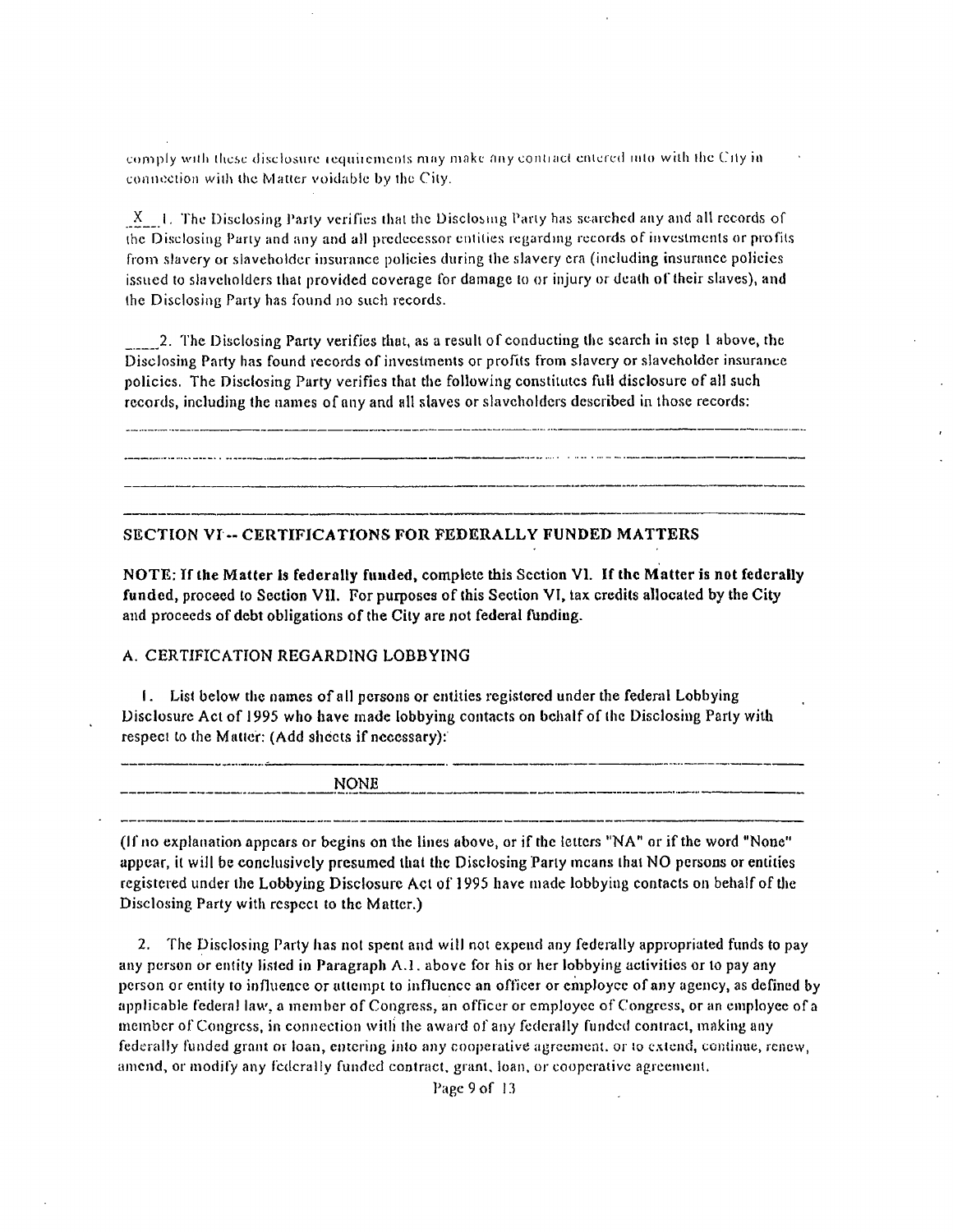3 The Disclosing Party will submit an updated certification at the end of each calendar quarter in which there occurs any event that moterially affects the accuracy of the statements and information set foith in paragraphs  $A.1$ . and  $A.2$ . above.

4. The Disclosing Parly certifies that cither: (i) it is not an organization described in scclion 501(c)(4) ofthc Internal Revenue Code of 1986; or (ii) it is an organization described in section 501 (c)(4) of Ihe internal Revenue Code of 1986 but has not engaged and will not engage in "Lobbying Activities".

5. If the Disclosing Party is the Applicant, the Disclosing Party must obtain certifications equal in form and substance to paragraphs A.1. through A.4. above from all subcontractors before it awards any -subcontract and the Disclosing Party must maintain all such subcontractors' certifications for the  $\ldots$  .  $\ldots$  .  $\ldots$ duration of the Matter and must make such certifications promptly available to the City upon request.

#### B. CERTIFICATION REGARDING EQUAL EMPLOYMENT OPPORTUNITY

If the Matter is federally funded, .federal regulations require the Applicant and all proposed subcontractors lo submit the following information wilh their bids or in writing at the outset of negotiations.

Is (he Disclosing Party the Applicani?

M Yes [ 1 No

If "Yes," answer the three questions below:

1. Have you developed and do you have on file affirmative action programs pursuanl lo applicable federal regulations? (See 41 CFR Part 60-2.)

[ ] Yes M No

2. Have you filed with the Joint Reporting Committee, the Director of the Office of Federal Contract Compliance Programs, or the Equal Employment Opportunity Commission all reports due under the applicable filing requirements?

I Yes bd No

3. Have you participated in any previous contracts or subcontracts subject to the equal opportunity clause?

 $\begin{bmatrix} 1 & \text{Yes} \\ \end{bmatrix}$  No

If you checked "No" to question 1. or 2. above, please provide an explanation:

WE HAVE LESS THAN 50 EMPLOYEES

Page 10 of 13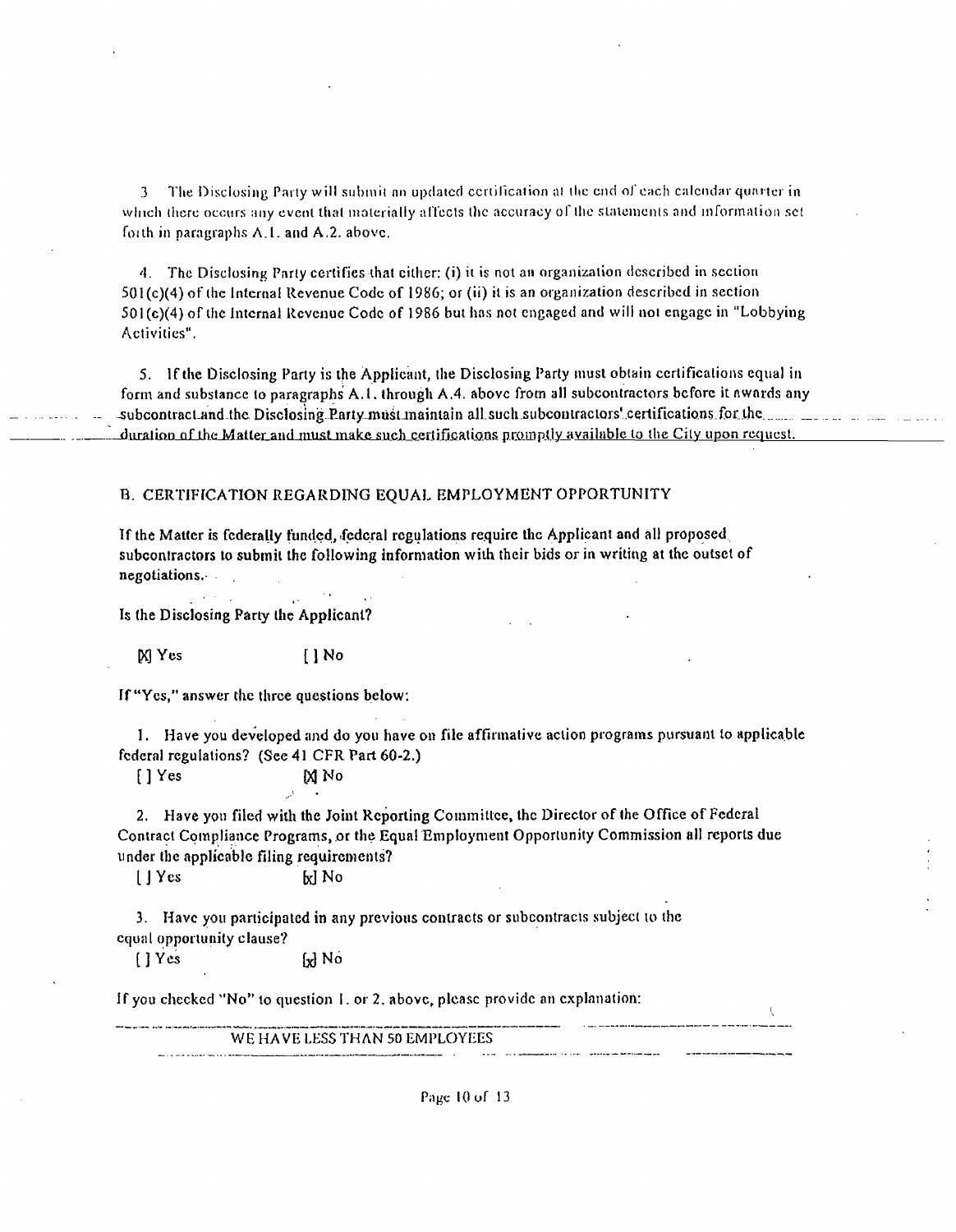### SECTION VII -- ACKNOWLEDGMENTS, CONTRACT INCORPORATION, COMPLIANCE, PENALTIES, DISCLOSURE

The Disclosing Party understands and agrees that:

A. The certifications, disclosures, and acknowledgments contained in this EDS will become part of any contract or other agreement between the Applicant and the Cily in connection with the Matter, whether procurement, Cily assistance, or olher Cily action, and are material inducements to the City's execution of any contract or taking other action with respect to the Matter. The Disclosing Party understands that it must comply with all statutes, ordinances, and regulations on which this EDS is based.

B. The City's Governmental Ethics and Campaign Financing Ordinances, Chapters 2-156 and 2-164 of the Municipal Code, impose certain duties and obligations on persons or entities seeking City contracts, work, business, or transactions. The full text of these ordinances and a training program is available on line at www.cityofchicago.org/Ethics, and may also be obtained from the City's Board of Ethics, 740 N.

Sedgwick St., Suite 500, Chicago. IL 60610, (312) 744-9660. The Disclosing Parly must comply fully with the applicable ordinances.

C. If the City determines that any information provided in this EDS is false, incomplete or inaccurate, any contract or olher agreement in connection with which it is submitted may be rescinded or be void or voidable, and the City may pursue any remedies under the contract or agreement (if not rescinded or void), at law, or in equity, including terminating the Disclosing Party's participafion in the Matter and/or declining to allow the Disclosing Party to participate in other transactions with the City. Remedies at law for a false stalcmcni of material fact may include incarceration and an award to the City of treble damages.

D. It is the City's policy to make this document available to the public on ils Internet site and/or upon request. Some or all of the information provided on this EDS and any attachments to this EDS may be made available lo llie public on the Internet, in response lo a Freedom of Informalion Act request, or otherwise. By completing and signing this EDS, the Disclosing Party waives and releases any possible rights or claims which it may have against the City in connection with the public release of information contained in this EDS and also authorizes the City to verify the accuracy of any information submitted in this EDS.

E. The information provided in this EDS must be kept current. In the evenl of changes, ihe Disclosing Party must supplement this EDS up to the time the City takes action on the Matter. If the Matter is a contract being handled by the City's Department of Procurement Services, the Disclosing Party musl update this EDS as the conlracl requires. NOTE: With respect to Matters subject to Article I of Chapter 1-23 ofthc Municipal Code (imposing PERMANENT INELIGIBILITY for certain specified offenses), the information provided herein regarding eligibility must be kepi current for a longer period, as required by Chapter 1-23 and Section 2-154-020 of the Municipal Code,

The Disclosing Party represents and warrants that: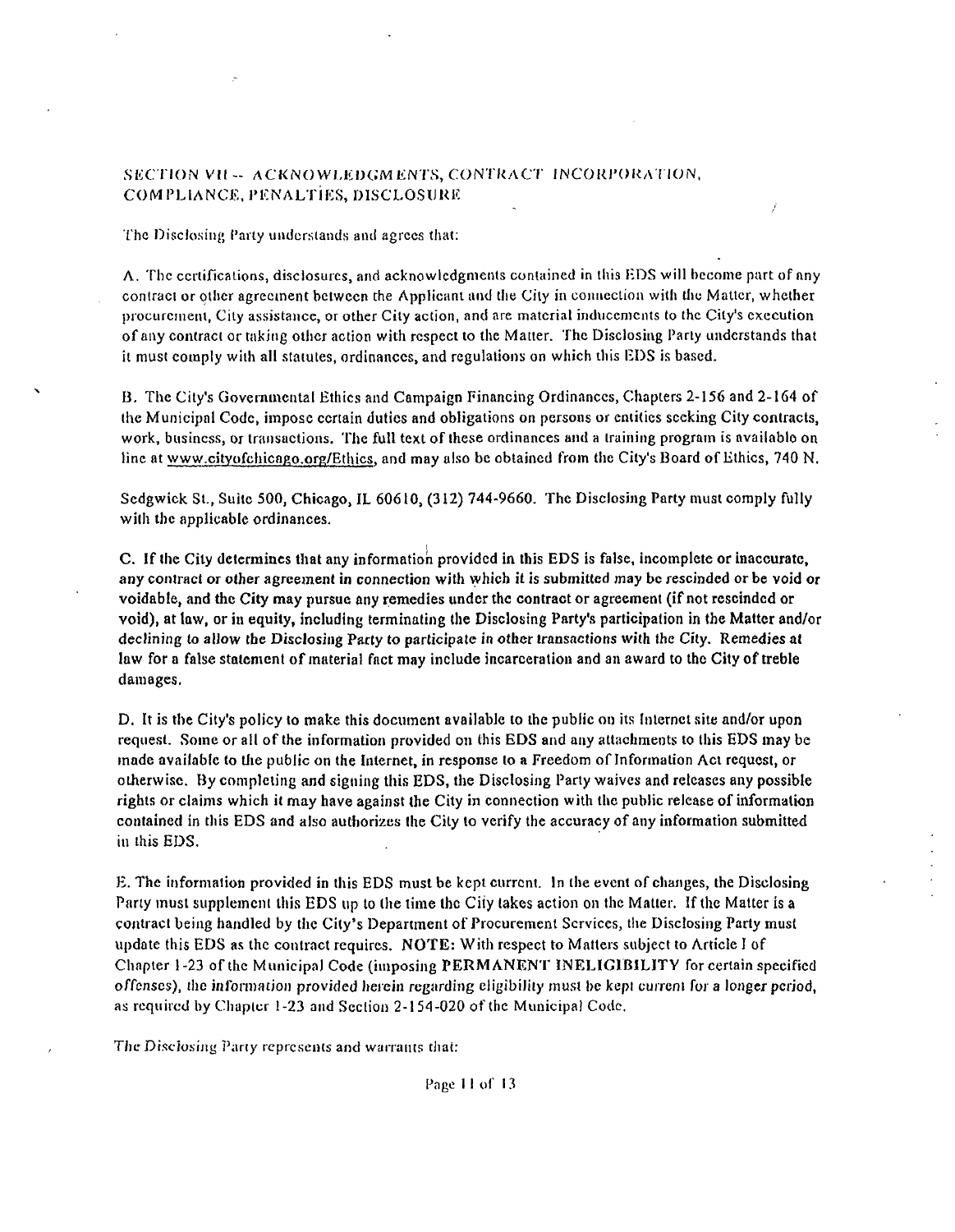F.1. The Disclosing Party is not delinquent in the payment of any tax administered by the Illinois Department of Revenue, nor are the Disclosing Party or its Affiliated Entities delinquent in paying any fine, fee, tax or other charge owed to the City. This includes, but is not limited to, all water charges. sewer charges, license fees, parking tickets, property taxes or sales taxes.

 $F.2$ If the Disclosing Party is the Applicant, the Disclosing Party and its Affiliated Entities will not use, nor permit their subcontractors to use, any facility listed by the U.S. E.P.A. on the federal Excluded Parties List System ("EPLS") maintained by the U.S. General Services Administration.

 $F.3$ If the Disclosing Party is the Applicant, the Disclosing Party will obtain from any contractors/subcontractors hired or to be hired in connection with the Matter certifications equal in form and substance to those in F.1, and F.2, above and will not, without the prior written consent of the City, use any such contractor/subcontractor that does not provide such certifications or that the-Disclosing Party has reason to believe has not provided or cannot provide truthful certifications.

NOTE. If the Disclosing Party cannot certify as to any of the items in F.1., F.2. or F.3, above, an explanatory statement must be attached to this EDS.

#### **CERTIFICATION**

Under penalty of perjury, the person signing below: (1) warnings (haldfoldiesissauthorized to execute this BDS and Appendix A (if applicable) on behalf of the Disclosing Barty; and (2) warrants that all certifications and statements contained in this EDS and Appendix A (If applicable) aft true, accurate and complete as of the date furnished to the City.

Bridgewater Studio Inc. (Print or type name of Disclosing Party) By: (Sign hei **Bric Cup** 

(Print or type name of person signing)

President and Managing Partner (Print or type title of person signing)

| Signed and sworn to before me on (date) $\partial\vartheta$ - $\partial\vartheta$ - $\partial\vartheta$                |                                                                                                                                                             |
|------------------------------------------------------------------------------------------------------------------------|-------------------------------------------------------------------------------------------------------------------------------------------------------------|
| at $\Lambda$ <sup>177</sup><br>County.<br>(statc).<br>ABH Artins<br>Notary Public.<br>Commission expires: $\sqrt{2}$ . | nnnnnnnnnnnnn<br>OFFICIAL SEAL<br>GABRIELLA A KARTEIR.<br>-NOTARY PUBLIC - STATE OF ILLINOIS<br>MY COMMISSION EXPIRES 00/17/20<br><u>'nnnnnnnnnnnnnnnnn</u> |
|                                                                                                                        |                                                                                                                                                             |

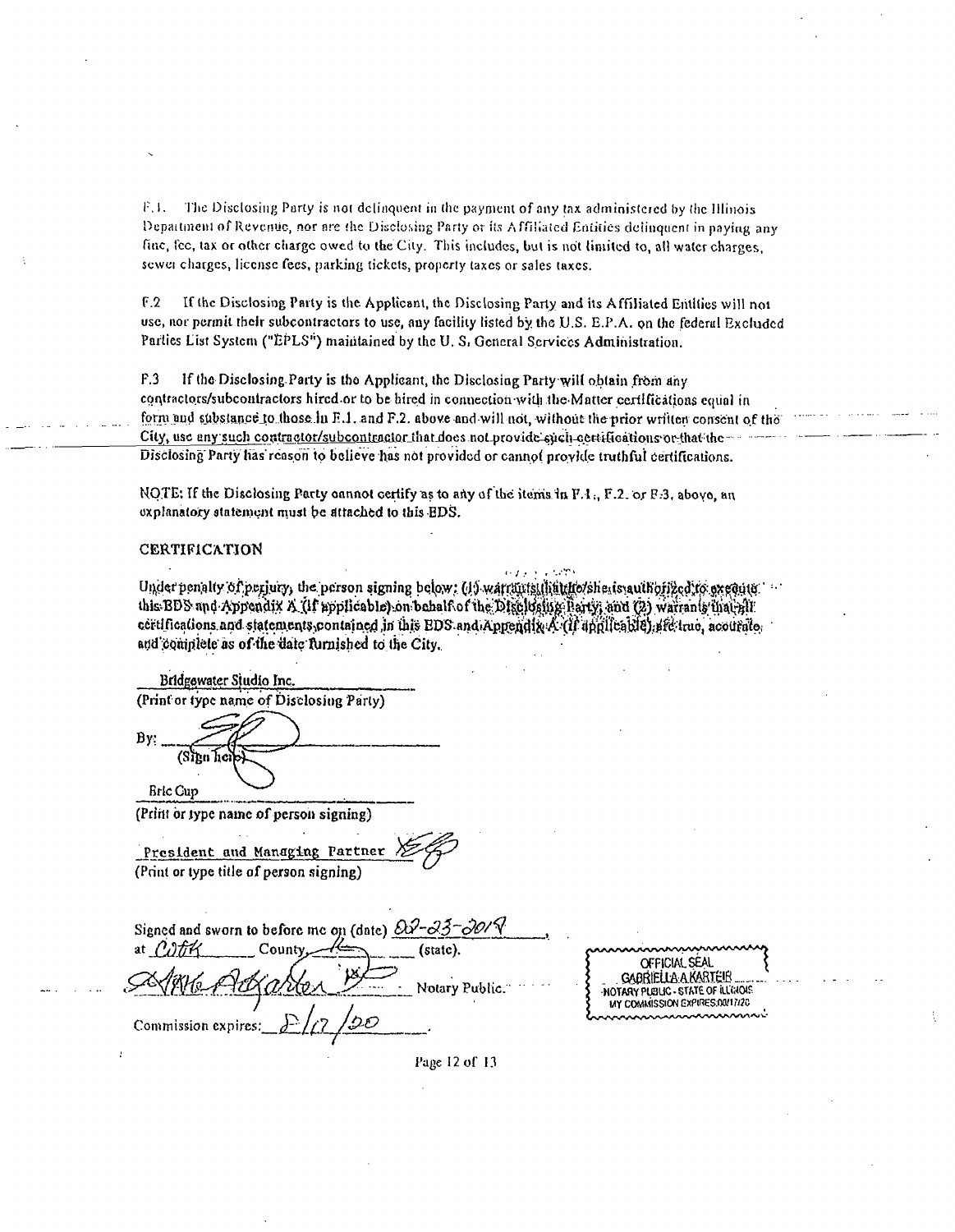#### **CITY OF CHICAGO ECONOMIC DISCLOSURE STATEMENT AND AFFIDAVIT APPENDIX A**

### FAMILIAL RELATIONSHIPS WITH ELECTED CITY OFFICIALS AND DEPARTMENT HEADS

This Appendix is to be completed only by (a) the Applicant, and (b) any legal entity which has a direct ownership interest in the Applicant exceeding 7.5 percent. It is not to be completed by any legal entity which has only an indirect ownership interest in the Applicant.

Under Municipal Code Section 2-154-015, the Disclosing Party must disclose whether such Disclosing Party or any "Applicable Party" or any Spouse or Domestic Partner thereof currently has a "familial relationship" with any elected city official or department head. A "familial relationship" exists if, as of the date this EDS is signed, the Disclosing Party or any "Applicable Party" or any Spouse or Domestic Partner thereof is related to the mayor, any alderman, the city clerk, the city treasurer or any city department head as spouse or domestic partner or as any of the following, whether by blood or adoption: parent, child, brother or sister, aunt or uncle, niece or nephew, grandparent, grandchild, father-in-law, mother-in-law, son-in-law, daughter-in-law, stepfather or stepmother, stepson or stepdaughter, stepbrother or stepsister or half-brother or half-sister.

"Applicable Party" means (1) all executive officers of the Disclosing Party listed in Section II.B.1.a., if the Disclosing Party is a corporation; all partners of the Disclosing Party, if the Disclosing Party is a general partnership; all general partners and limited partners of the Disclosing Party, if the Disclosing Party is a limited partnership; all managers, managing members and members of the Disclosing Party, if the Disclosing Party is a limited liability company; (2) all principal officers of the Disclosing Party; and (3) any person having more than a 7.5 percent ownership interest in the Disclosing Party, "Principal officers" means the president, chief operating officer, executive director, chief financial officer, treasurer or secretary of a legal entity or any person exercising similar authority.

Does the Disclosing Party or any "Applicable Party" or any Spouse or Domestic Partner thereof currently have a "familial relationship" with an elected city official or department head?

 $[$  | Yes  $[X]$  No

If yes, please identify below (1) the name and title of such person,  $(2)$  the name of the legal entity to which such person is connected; (3) the name and title of the elected city official or department head to whom such person has a familial relationship, and (4) the precise nature of such familial relationship.

Page 13 of 13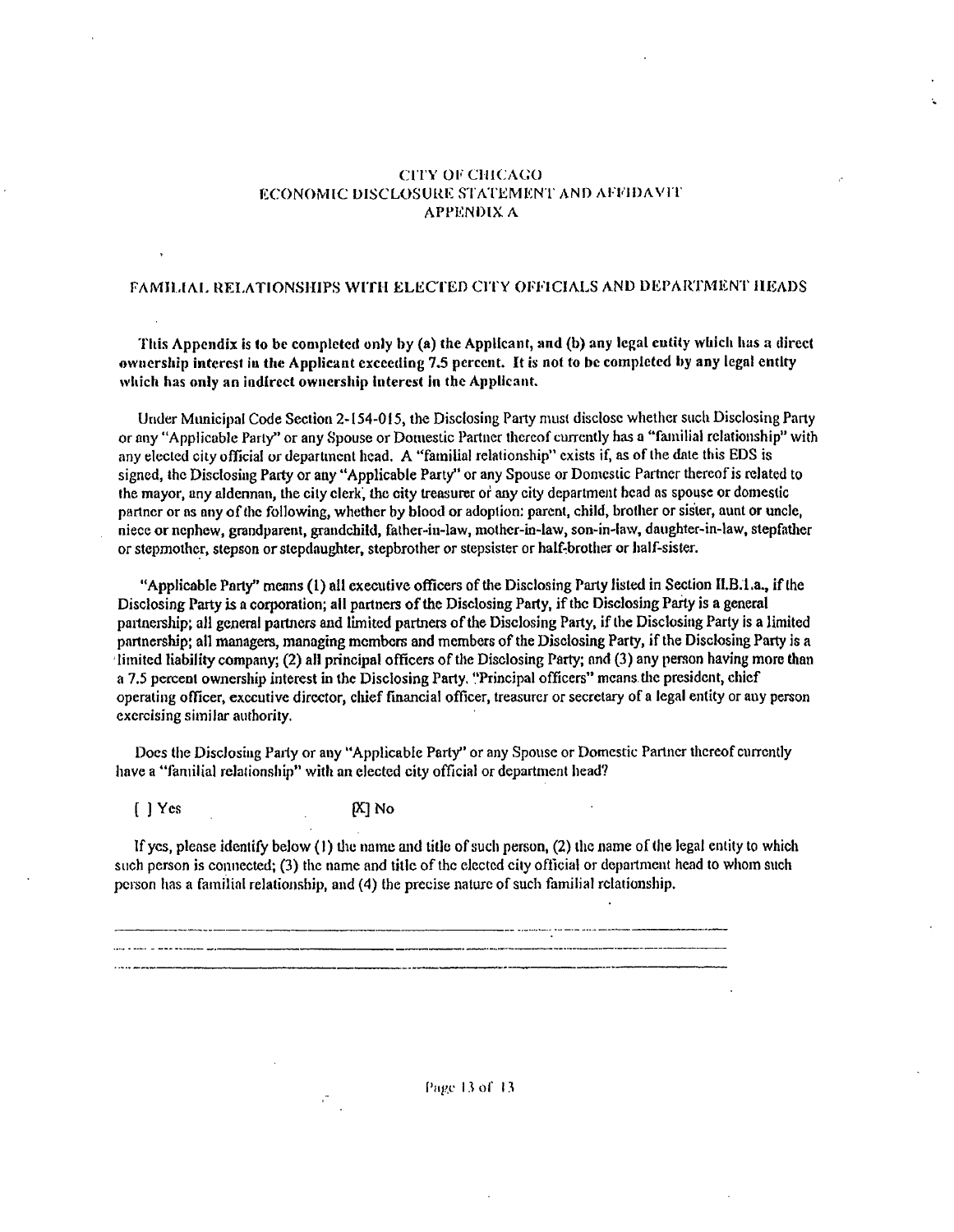#### **CITY OF CHICAGO** ECONOMIC DISCLOSURE STATEMENT AND AFFIDAVIT **APPENDIX B**

#### BUILDING CODE SCOFFLAW/PROBLEM LANDLORD CERTIFICATION

This Appendix is to be completed only by (a) the Applicant, and (b) any legal entity which has a direct ownership interest in the Applicant exceeding 7.5 percent (an "Owner"). It is not to be completed by any legal entity which has only an indirect ownership interest in the Applicant.

1. Pursuant to Municipal Code Section 2-154-010, is the Applicant or any Owner identified as a building code scofflaw or problem landford pursuant to Section 2-92-416 of the Municipal Code?

 $[$  ] Yes

 $\lceil x \rceil$  No

2. If the Applicant is a legal entity publicly traded on any exchange, is any officer or director of the Applicant identified as a building code scofflaw or problem landlord pursuant to Section 2-92-416 of the Municipal Code?

 $\begin{bmatrix} 1 & 1 \end{bmatrix}$  Yes

[ ] No

[x] Not Applicable

3. If yes to (1) or (2) above, please identify below the name of the person or legal entity identified as a building code scofflaw or problem landlord and the address of the building or buildings to which the pertinent code violations apply.

FILLING OUT THIS APPENDIX B CONSTITUTES ACKNOWLEDGMENT AND AGREEMENT THAT THIS APPENDIX B IS INCORPORATED BY REFERENCE INTO, AND MADE A PART OF, THE ASSOCIATED EDS, AND THAT THE REPRESENTATIONS MADE IN THIS APPENDIX B ARE SUBJECT TO THE CERTIFICATION MADE UNDER PENALTY OF PERJURY ON PAGE 12 OF THE ASSOCIATED EDS.